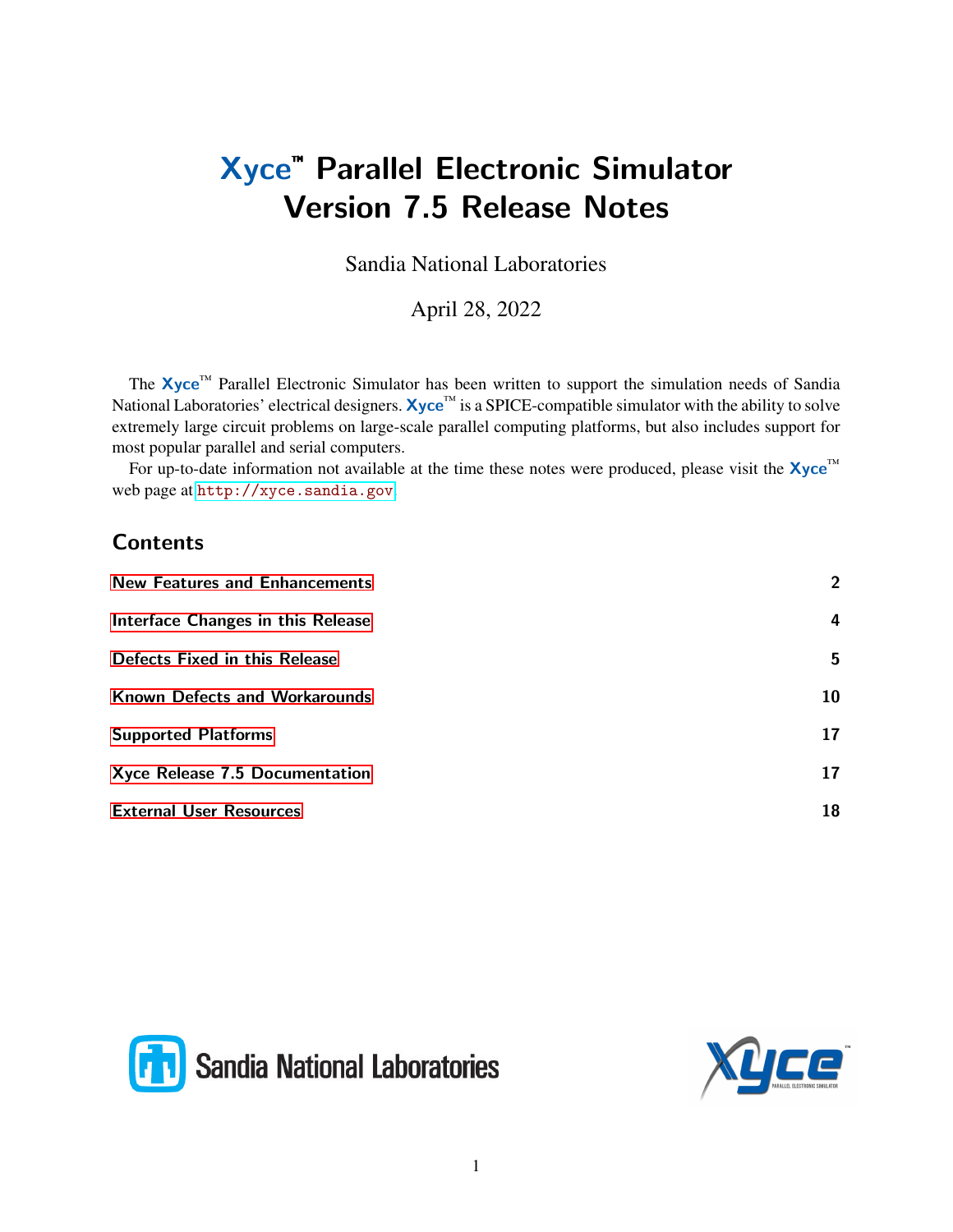### <span id="page-1-0"></span>New Features and Enhancements

#### XDM

- Translations of netlists using binned models will no longer have the . OPTION PARSER MODEL BINNING=TRUE statement. This option is turned on by default in Xyce now and therefore no longer needs to be explicitly declared.
- Duplicate output variables will now be removed from the .PRINT line.
- The expression and function pre-processing capabilities have been removed from XDM.
- spectre The else conditional block in if-else statments will now be commented out by XDM, since conditional statement support is not fully mature yet in Xyce.
- pspice Fixed bug where instance parameters for temperature coefficients for resistors were not translated.

#### New Devices and Device Model Improvements

- The L-UTSOI MOSFET model (level 10240 MOSFET) is now available under an open source license and the source code is now part of the main Xyce source code repository. It had previously only been available in our "non free" binaries ("XyceNF").
- The level 1 BJT now supports a multiplicity factor M=.

#### Enhanced Solver Stability, Performance and Features

- Source stepping, which is one of the solver techniques that Xyce automatically attempts when trying to solve the DCOP, now includes current sources as well as voltage sources. As a result circuits using current sources are much more robust for the DCOP calculation.
- The new harmonics selection method based on box truncation has been added for HB analysis
- Parameter handling for .SAMPLING and other UQ methods is now much more efficient (see issue 306 in the fixed defects table).

#### Interface Improvements

- TRIG-TARG measures are now supported for .AC, .DC and .NOISE analyses. In addition, the TRIG-TARG measure is now more compatible with both ngspice and HSPICE. See gitlab-ex issues 220 and 289 in the Fixed Defects Table for more details.
- "Continuous mode" measures that may return more than one result are now supported for the TRIG-TARG measure type for .AC, .DC, .NOISE and .TRAN analyses.
- The scale parameter, which is used to automatically scale device sizing parameters is supported and can be specified using either .option scale=number or .options device scale=number. The new syntax is compatible with most other SPICE-style simulators.
- Added the mixed signal interface function Simulator:: getTimeVoltagePairsSz supplies the maximun number of time, voltage or state values for an ADC in a subsequent call to Simulator:: getTimeVoltagePairs or Simulator::getTimeStatePairs.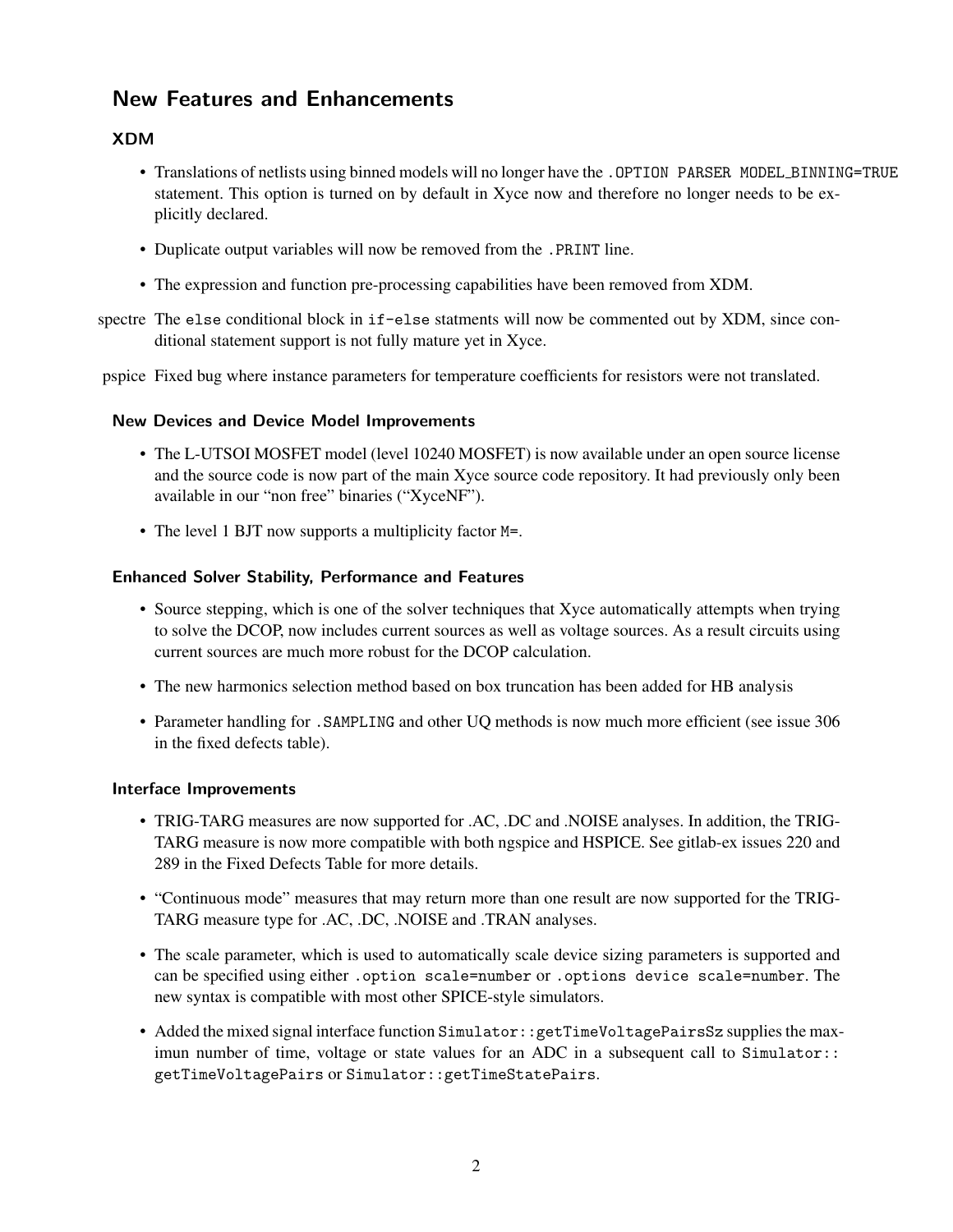- Added the mixed signal interface functions xyce getTimeVoltagePairsADCLimitData() and xycegetTimeStatePairsADCLimitData() to allow the calling program to specify the maximum size of the allocated memory that can be used for copying ADC time-voltage and time-state history data. This allows the caller to allocate only the required amount of memory and ensure that Xyce cannot overwrite the memory area. The existing c-interface functions, xyce getTimeVoltagePairs() and xyce getTimeStatePairs() are now deprecated. They work in this version of Xyce as they did in the past but they will be removed from a future version of Xyce. See the Application note, Mixed Signal Simulation with Xyce 7.5 for further details.
- The Xyce Python interface file xyceinterface.py is now compatible with Python 3.x. The interface file is still backwards compatible with Python 2.7. The Mixed Signal Simulation with Xyce 7.5 Application Note has examples of using Xyce from Python.
- Implicit multipliers on subcircuits (M=) are now supported.
- When a parameter of a given name is defined multiple times in the netlist, Xyce now has several options for how this is handled. Before, Xyce would silently allow multiply-defined parameters, and use the last one encountered during parsing. There is now a command line option (-redefined params), which can be used to make this a fatal error, or to use the first, rather than last multiply-defined parameter.
- Subcircuit instance parameters are now allowed to reference other subcircuit instance parameters on the same line.
- When any measure fails, Xyce now reports "FAILED" in both the console output and ".mt#" files by default. This new behavior is the same as what Xyce 7.4 would have done with the ".options MEASURE MEASFAIL=1" option specified. Previous versions of Xyce would have output "-1" for the failed measure in the ".mt#" file by default. The old behavior may be forced by specifying ".options MEASURE MEASFAIL=0 DEFAULT VAL=-1" if desired.

#### Xyce/ADMS Improvements

• Several bugs were addressed and are listed in the fixed defects table.

#### Important Announcements

- The model interpolation technique described in the Xyce Reference Guide in section 2.1.18 has been marked as deprecated, and will be removed in a future release of Xyce.
- Xyce binary installers now contain all the files that would be installed by "make install" instead of just the Xyce binary. This includes Xyce headers and library files that would be used to link external codes to Xyce. Use of the Xyce executable itself is unchanged by this packaging update. Use of these headers and libraries in user code requires that the user have the same compilers that the Xyce team used to build the binary, which may not be the case for all users.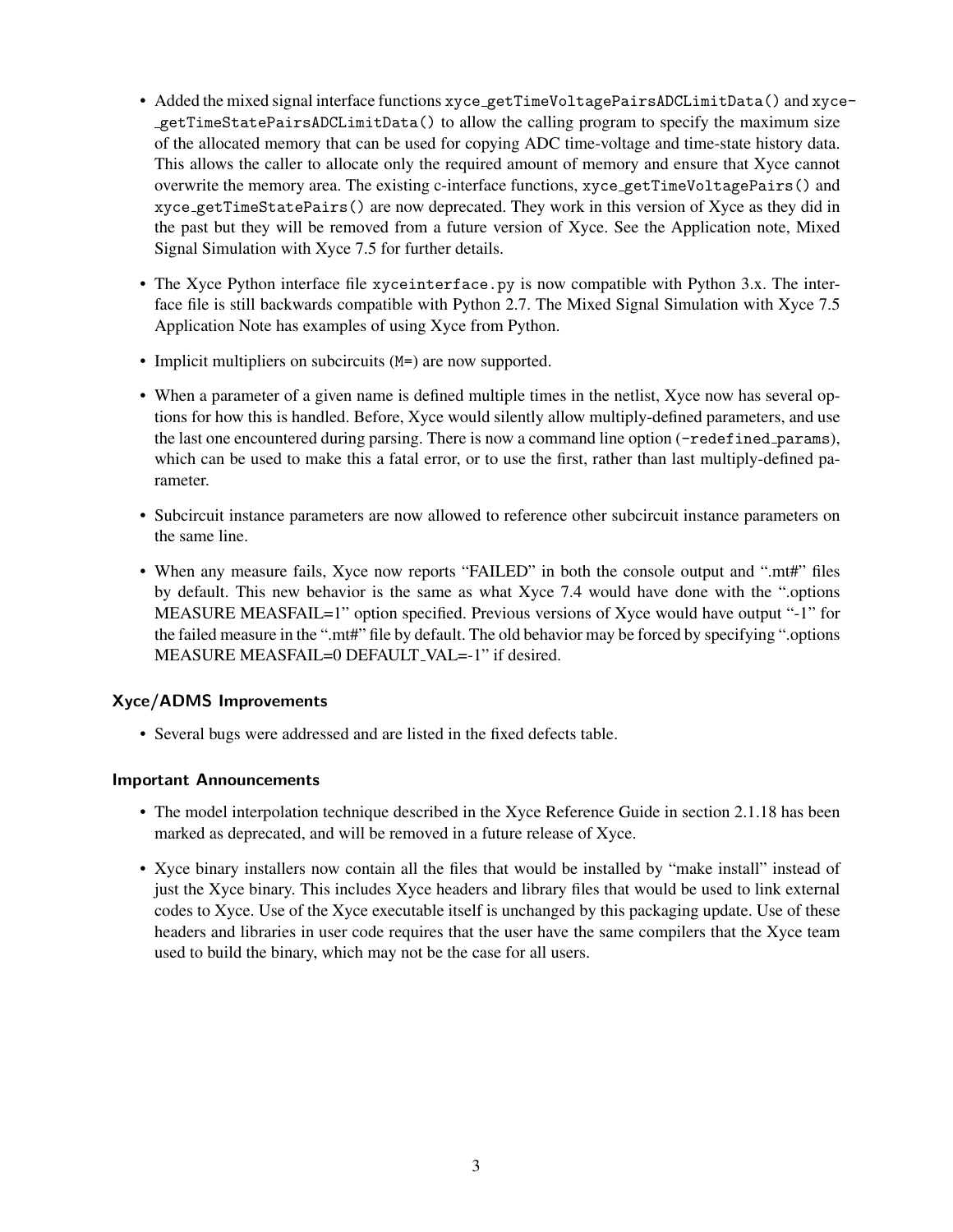# <span id="page-3-0"></span>Interface Changes in this Release

| racie il changes to hethot speemeation shiele the ract rele               |                                                                                                                                                                                                                                                                                                                                                                                                                                                                                                                      |
|---------------------------------------------------------------------------|----------------------------------------------------------------------------------------------------------------------------------------------------------------------------------------------------------------------------------------------------------------------------------------------------------------------------------------------------------------------------------------------------------------------------------------------------------------------------------------------------------------------|
| <b>Change</b>                                                             | <b>Detail</b>                                                                                                                                                                                                                                                                                                                                                                                                                                                                                                        |
| Continued support for FRAC_MAX<br>qualifier on TRIG-TARG measure<br>lines | For backwards compatibility with previous Xyce versions for<br>internal users, . OPTIONS MEASURE USE_LTTM= <value> has<br/>been added. This option defaults to 0, which uses the new<br/>version of the TRIG-TARG measure; while setting it to 1 will<br/>use the old version of the TRIG-TARG measure for all<br/>TRIG-TARG measures in the netlist. If the FRAC_MAX<br/>qualifier is used on a TRIG-TARG line then Xyce will<br/>automatically default to USE_LTTM=1 for that particular<br/>measure line.</value> |

Table 1: Changes to netlist specification since the last release.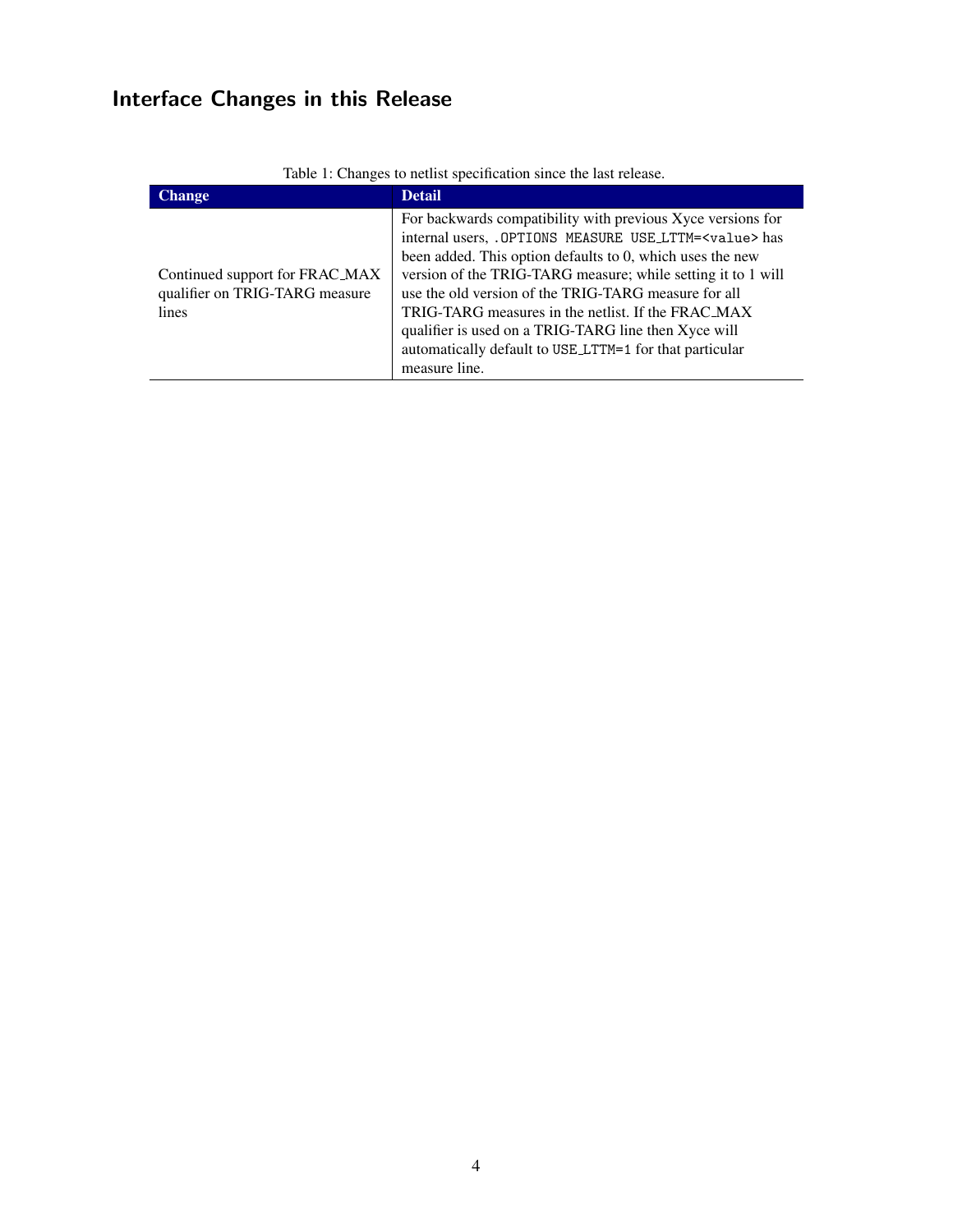# <span id="page-4-0"></span>Defects Fixed in this Release

Table 2: Fixed Defects. Note that we have multiple issue tracking systems for Sandia users. SON, which bugzilla on the open network, and SRN, which is bugzilla on the restricted network. We are also transitioning from bugzilla to gitlab issue tracking. Further, some issues are reported by open source users on GitHub and these issues may be tracked using multiple issue numbers.

| <b>Defect</b>                                                                                          | <b>Description</b>                                                                                                                                                                                                                                                                                                                                                                                                                                                                     |
|--------------------------------------------------------------------------------------------------------|----------------------------------------------------------------------------------------------------------------------------------------------------------------------------------------------------------------------------------------------------------------------------------------------------------------------------------------------------------------------------------------------------------------------------------------------------------------------------------------|
| Gitlab-ex issue 220: .MEASURE<br>trig/targ doesn't match ngspice<br>when there is negative setup time. | Previous Xyce versions would not return a negative value from<br>a TRIG-TARG measure. The TARG clause would only be<br>evaluated if the TRIG clause was satisfied. A measure line such<br>as this will now properly return $M4 = -0.5$ with targ = 0.25 and<br>trig = $0.75$ , instead of failing to find the targ time.<br>VPWL2 2 0 pwl(0 0 0.5 1 1 0)<br>.MEASURE TRAN M4 TRIG V(2)=0.5 CROSS=2<br>+ TARG $V(2)=0.5$ CROSS=1                                                        |
| Gitlab-ex issue 270: Inconsistency<br>in column headers for .PRINT<br>SENS for TRAN/DC and AC          | The format of the column headers in the sensitivity output files<br>is different between AC and DC/TRAN analysis. An example<br>of a sensitivity data column name in a DC analysis output file<br>might look like this:<br>$d(V(B))/d(R1:R)$ _Dir<br>while in an AC analysis output file the title of the sensitivity                                                                                                                                                                  |
|                                                                                                        | data might be<br>$d_VR(B)/d_R1:R_dir$                                                                                                                                                                                                                                                                                                                                                                                                                                                  |
|                                                                                                        | Additionally, the complex and polar notation in the AC output<br>implies that the objective is a voltage (using VR, VI, VM, VP).<br>This change tries to make all the sensitivity column headers<br>follow the same convention:                                                                                                                                                                                                                                                        |
|                                                                                                        | d_{expression}/d_parameter_dir                                                                                                                                                                                                                                                                                                                                                                                                                                                         |
|                                                                                                        | (the suffix may be either _dir or _adj). The component notaion<br>on the AC output has been updated to use Re(exp), Im(exp),<br>Mag(exp) and Ph(exp). In working this issue, the processing<br>logic for AC .SENS lines was also refactored. The objvars and<br>acobjfunc components of a .SENS line are now handled by the<br>same processing functions. With this change, the restriction<br>against using both objective function specifiers on the same<br>.SENS line was removed. |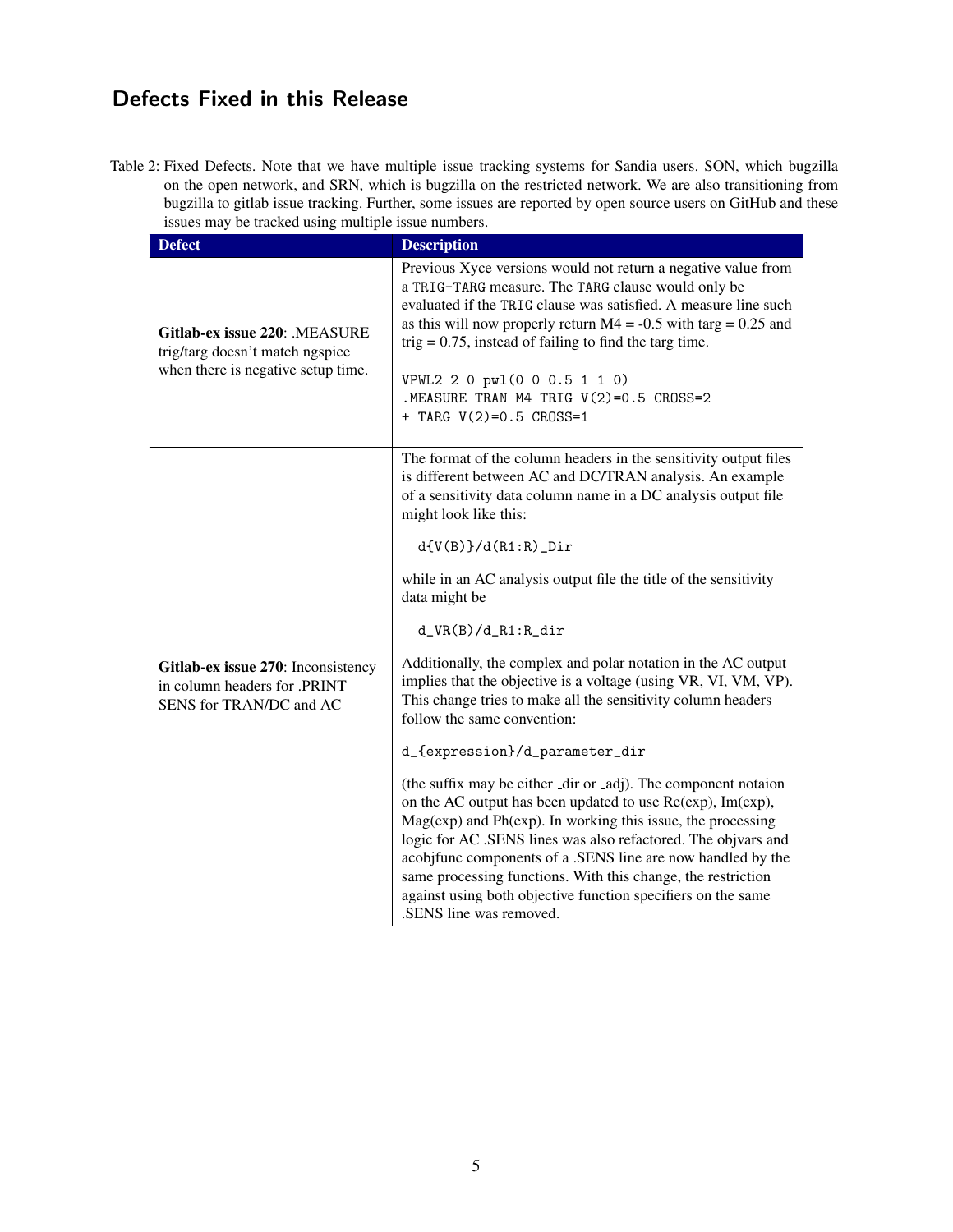| <b>Defect</b>                                                                                                             | <b>Description</b>                                                                                                                                                                                                                                                                                                                                                                                                                                                                                                                                              |
|---------------------------------------------------------------------------------------------------------------------------|-----------------------------------------------------------------------------------------------------------------------------------------------------------------------------------------------------------------------------------------------------------------------------------------------------------------------------------------------------------------------------------------------------------------------------------------------------------------------------------------------------------------------------------------------------------------|
| Gitlab-ex issue 289 Improvements<br>to TRIG-TARG measure                                                                  | Separate TD (time delay) and/or AT qualifiers are now allowed<br>for both the TRIG and TARG clauses. Expression support has<br>also been improved. Previously, expressions did not work<br>correctly in the TARG clause. Examples are as follows:                                                                                                                                                                                                                                                                                                               |
|                                                                                                                           | TRAN 0 1.<br>.MEASURE TRAN M1 TRIG V(1)=0.5 CROSS=1 TD=0.3<br>+ TARG V(1)=0.5 CROSS=1 TD=0.8<br>.MEASURE TRAN M2 TRIG AT=0.05<br>+ TARG $V(1)=0.5$ CROSS=1<br>. MEASURE TRAN M3 TRIG $V(1)=0.5$<br>+ CROSS=1 TARG AT=0.8                                                                                                                                                                                                                                                                                                                                        |
|                                                                                                                           | Xyce will now properly report $M1 = 0.5$ with targ = 0.875 and<br>trig = 0.375, $M2 = 0.075$ with targ = 0.125 and trig = 0.05, and<br>$M3 = 0.675$ with targ = 0.8 and trig = 0.125.                                                                                                                                                                                                                                                                                                                                                                           |
| Gitlab-ex issue 304: Change Xyce<br>behavior for failed measures                                                          | Xyce was using "-1" as the output value when any measure<br>(from a .MEASURE statement) failed. This was inappropriate,<br>because -1 is a legal value for many measures, making it<br>difficult to tell whether the measure worked or not. In Xyce 7.4<br>an option . options measure MEASFAIL=1 that allowed a<br>user to request that Xyce output "FAILED" for failed measures<br>instead. In Xyce 7.5 this style of output has been made the<br>default. The old behavior can be forced by using . options<br>measure MEASFAIL=0 DEFAULT_VAL=-1 if desired. |
| Gitlab-ex issue 306: Using<br>expression random operators with<br>sampling is too slow for large<br>numbers of parameters | For complicated netlists and PDKs, Xyce was inefficient in<br>processing large numbers of uncertain parameters, when<br>specified using expression-based random operators such as<br>AGAUSS. There were several compounding issues that caused<br>this to happen, and they have been corrected.                                                                                                                                                                                                                                                                 |
| Gitlab-ex issue 318: Fix<br>.PREPROCESS<br>REPLACEGROUND to avoid<br>unnecessary replacement of ground<br>synonyms        | When using ".PREPROCESS REPLACEGROUND TRUE" to<br>replace ground synonyms, character strings were being<br>replaced on lines where it was not necessary, like subcircuit<br>definition lines. This has been corrected.                                                                                                                                                                                                                                                                                                                                          |
| Gitlab-ex issue 319: Improve error<br>checking for invalid .MEASURE<br>lines                                              | The error checking for invalid DERIV-AT, DERIV-WHEN,<br>FIND-AT, FIND-WHEN and WHEN measures has been improved.<br>Some invalid measure lines that would previously be reported<br>as "FAILED" are now correctly reported as parsing errors.                                                                                                                                                                                                                                                                                                                    |
| Gitlab-ex issue 321: Fix Inf/NaN<br>trap in DampedNewton nonlinear<br>solver                                              | The convergence check in the DampedNewton nonlinear solver<br>was not correctly trapping NaNs in the residual vector. Thus,<br>the nonlinear solver failure logic would not be correct,<br>allowing the nonlinear solver to continue when it should stop.<br>This has been corrected.                                                                                                                                                                                                                                                                           |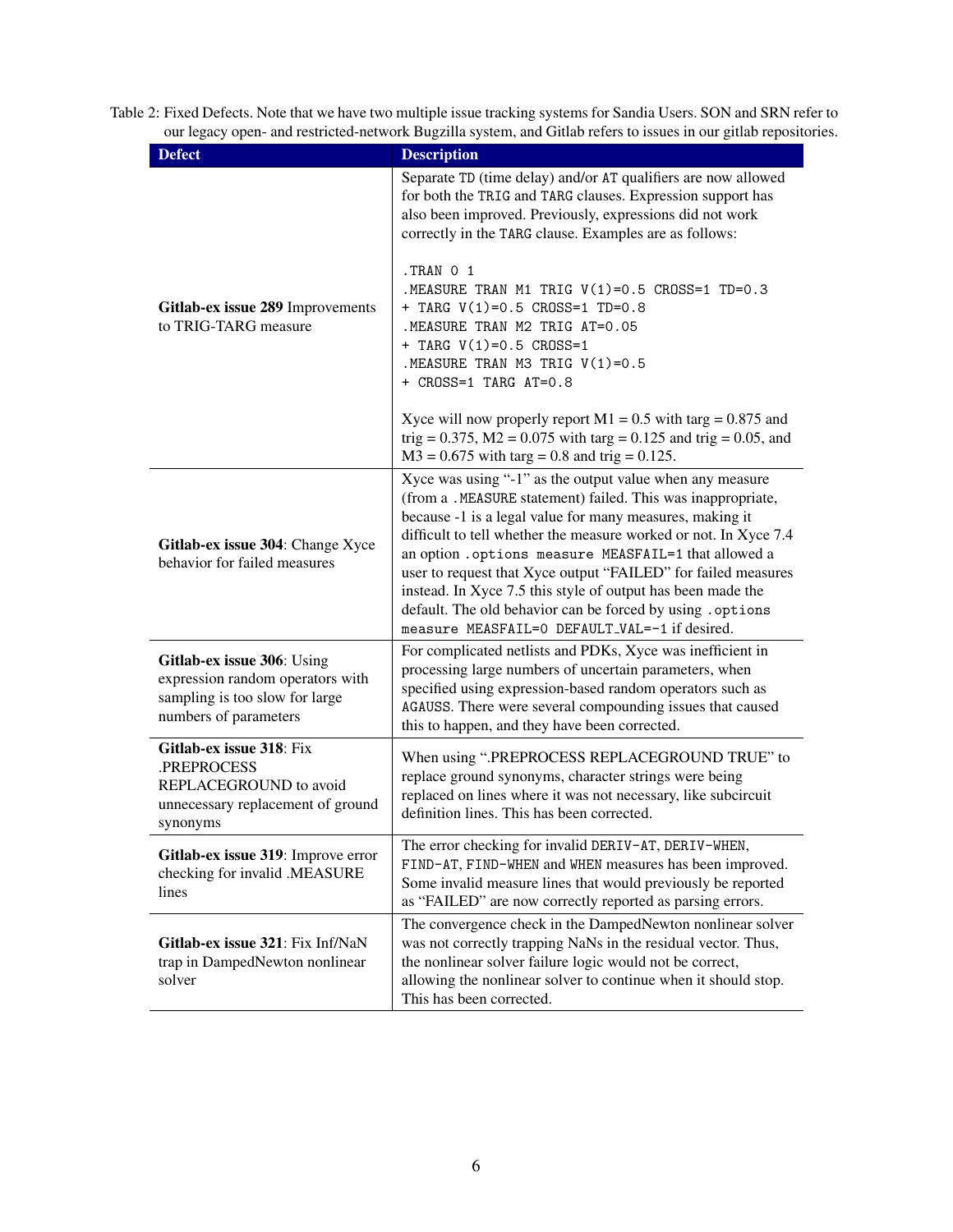| <b>Defect</b>                                                                                                                           | <b>Description</b>                                                                                                                                                                                                                                                                                                                                                                                                                                                                                                                                                                                                                                                                 |
|-----------------------------------------------------------------------------------------------------------------------------------------|------------------------------------------------------------------------------------------------------------------------------------------------------------------------------------------------------------------------------------------------------------------------------------------------------------------------------------------------------------------------------------------------------------------------------------------------------------------------------------------------------------------------------------------------------------------------------------------------------------------------------------------------------------------------------------|
| Gitlab-ex issue 328: Support C for<br>temperature units                                                                                 | When specifying temperature, Xyce would inappropriately exit<br>with error if the units of Celsius were explicitly used in the<br>netlist. This has been corrected, and now a line such as<br>. options device temp=25C will work correctly. The units<br>for temperature in Xyce have always been Celsius, so this was<br>only a parsing issue.                                                                                                                                                                                                                                                                                                                                   |
| Gitlab-ex issue 338: Added the<br>function Simulator::<br>getTimeVoltagePairsSz                                                         | The function Simulator:: getTimeVoltagePairsSz<br>supplies the maximum number of time, voltage or state values<br>for an ADC in a subsequent call to<br>Simulator:: getTimeVoltagePairs or<br>Simulator:: getTimeStatePairs. Also, calling<br>Simulator:: getTimeStatePairs no longer clears the<br>voltage history of an ADC, so a calling program that needs<br>both state and voltage history can first call<br>Simulator:: getTimeStatePairs and then call<br>Simulator:: getTimeVoltagePairs to get both. Calling<br>Simulator:: getTimeVoltagePairs still clears the ADC<br>history. See the Application note, Mixed Signal Simulation<br>with Xyce 7.5 for further details. |
| Gitlab-ex issue 340: Bug in<br>breakpointing, when an expression<br>combines a ternary and a table                                      | Under rare circumstances, if an expression combined a ternary<br>operator and a time-dependent table, an error in breakpointing<br>could cause the time integrator to get stuck in a near-infinite<br>loop. This has been fixed.                                                                                                                                                                                                                                                                                                                                                                                                                                                   |
| Gitlab-ex issue 348: Added the<br>function<br>xyce_getTimeVoltagePairs-<br>ADCLimitData()                                               | A new function has been added to the XyceCInterface called<br>xyce_getTimeVoltagePairsADCLimitData() which limits<br>the data copied to the caller allocated space to whatever<br>maximum allocation length is provided. This avoids potential<br>memory overwriting that could occur with the general access<br>function xyce_getTimeVoltagePairsADC(). See the<br>Application note, Mixed Signal Simulation with Xyce 7.5 for<br>further details.                                                                                                                                                                                                                                |
| Gitlab-ex issue 351: Support<br>Python 3 in Xyce                                                                                        | The Python interface to Xyce in xyce_interface.py has<br>been updated to support Python 3.x. See the Application note,<br>Mixed Signal Simulation with Xyce 7.5 for further details.                                                                                                                                                                                                                                                                                                                                                                                                                                                                                               |
| Gitlab-ex issue 355: Make it<br>possible to turn off initial junction<br>voltages globally in device package<br>w/o turning off voltlim | Most semiconductor device models apply a initial junction<br>voltages during the initial iterations of a DCOP solve.<br>However, when applying source stepping to obtain the<br>solution, it doesn't make sense to apply these initial junction<br>voltages, as the intent of source stepping is to initially start<br>with all sources set to zero. This has been fixed, and is<br>automatically applied when Xyce performs source stepping. It<br>is also possible to manually disable initial junction voltages<br>from then netlist via . options device all_off=true.                                                                                                         |
| Gitlab-ex issue 358/GitHub issue<br>49: Ternary operator broken in<br>analog function context                                           | There were some use cases in which Xyce/ADMS would emit<br>bad code for ternary operator expressions in analog function<br>context. Correct code is now emitted in all cases.                                                                                                                                                                                                                                                                                                                                                                                                                                                                                                      |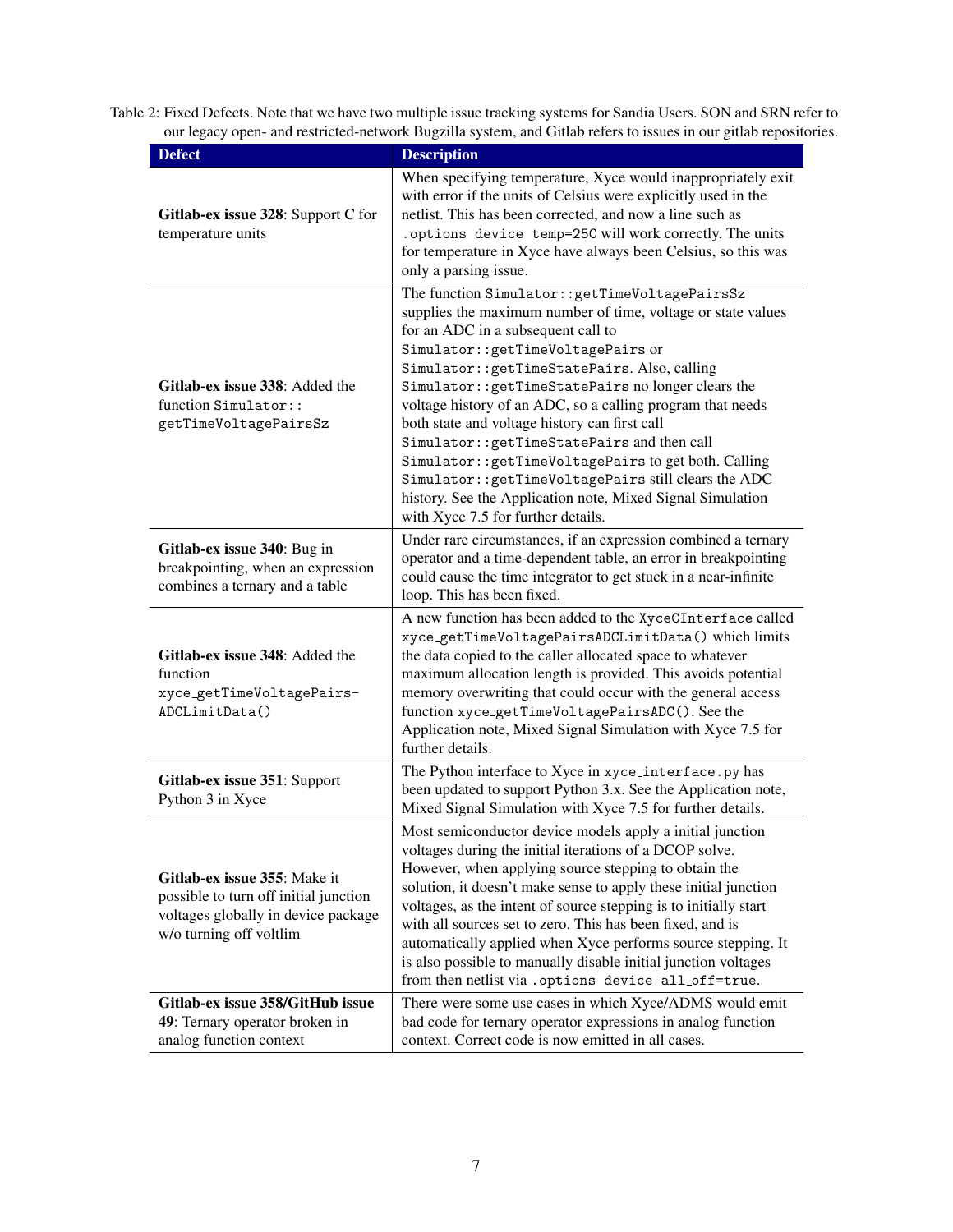| <b>Defect</b>                                                                                                         | <b>Description</b>                                                                                                                                                                                                                                                                                                                                                                                                                                                                                                                 |
|-----------------------------------------------------------------------------------------------------------------------|------------------------------------------------------------------------------------------------------------------------------------------------------------------------------------------------------------------------------------------------------------------------------------------------------------------------------------------------------------------------------------------------------------------------------------------------------------------------------------------------------------------------------------|
| Gitlab-ex issue 364: AC<br>sensitivities for nonlinear<br>parameters are very slow                                    | The AC sensitivity calculation had an inefficiency in it which<br>made it really slow for large numbers of parameters,<br>particularly for parameters from nonlinear devices, which had<br>to rely on a finite differenced matrix derivative. Most of the<br>work required could be performed a single time, rather than<br>every time through the main loop.                                                                                                                                                                      |
| Gitlab-ex issue 365: IE() does not<br>work for BSIM-SOI 4.x                                                           | The BSIM-SOI 3 (level 10) and BSIM-SOI 4.x (levels 70 and<br>70450) devices all support a fourth node named "E", but until<br>now the "IE()" print operator only worked for printing lead<br>currents through this node for the BSIM-SOI 3. Prior versions<br>of Xyce required use of "I4()" to output this lead current.<br>Now, BSIM-SOI 4 and all BSIM-CMG models support "IE()"<br>lead current operators. Wildcards for IE will now print lead<br>currents for all devices that have an "E" node.                             |
| Gitlab-ex issue 366: IB() does not<br>work for MOSFETs derived from<br>Verilog-A                                      | Most MOSFET devices have "B" nodes (either bulk or body,<br>depending on which model is under consideration). None of<br>the devices generated from Verilog-A supported printing of the<br>lead current associated with this node via the "IB()" print<br>accessor, and required instead that one use "In" (where "n" is<br>the position of the node on the instance line). Now they are<br>correctly accessible using "IB()".                                                                                                     |
| Gitlab-ex issue 369: Out-of-bounds<br>data storage in dx2 capability of<br>expression library                         | The expression library, when used to support a behavioral<br>model, computes an array of one or more derivatives when it is<br>evaluated. The expression library was incorrectly written to<br>assume that the size of this array would never change.<br>However, this was incorrect for the use case of .func, which<br>might be called multiple times, with arguments containing<br>differing numbers differentiable variables. This was a use case<br>that didn't come up very often, but when it did caused a<br>memory error. |
| Gitlab-ex issue 371: Missing<br>parameter definitions on .SENS line<br>can cause Xyce to crash                        | When processing a .SENS line in Xyce, some error cases were<br>not being checked. As a result, certain incomplete .SENS lines<br>would either cause Xyce to crash or silently fail to generate<br>sensitivity output (with no error message generated).<br>Additional error checks have been put into place to ensure a<br>.SENS line is valid (or report an error if not).                                                                                                                                                        |
| Gitlab-ex issue 372: AC<br>sensitivities are incorrect when<br>using .param for sensitivity<br>parameters             | When performing AC sensitivities with respect to .param<br>parameters, there was an arithmetic mistake in the setup of the<br>right-hand-side vector. This has been corrected.                                                                                                                                                                                                                                                                                                                                                     |
| Gitlab-ex issue 377: The limit<br>random operator (2-argument<br>version) is not correct in the<br>expression library | Xyce has supported two versions of limit, one with two<br>arguments and one with three. The version with two arguments<br>was not correct, in multiple ways. When used without UQ (or<br>sampling) it was supposed to return the mean, but instead<br>returned the sum of the two arguments. When used with<br>sampling, it incorrectly behaved the same as rand(). Both<br>problems have been corrected.                                                                                                                          |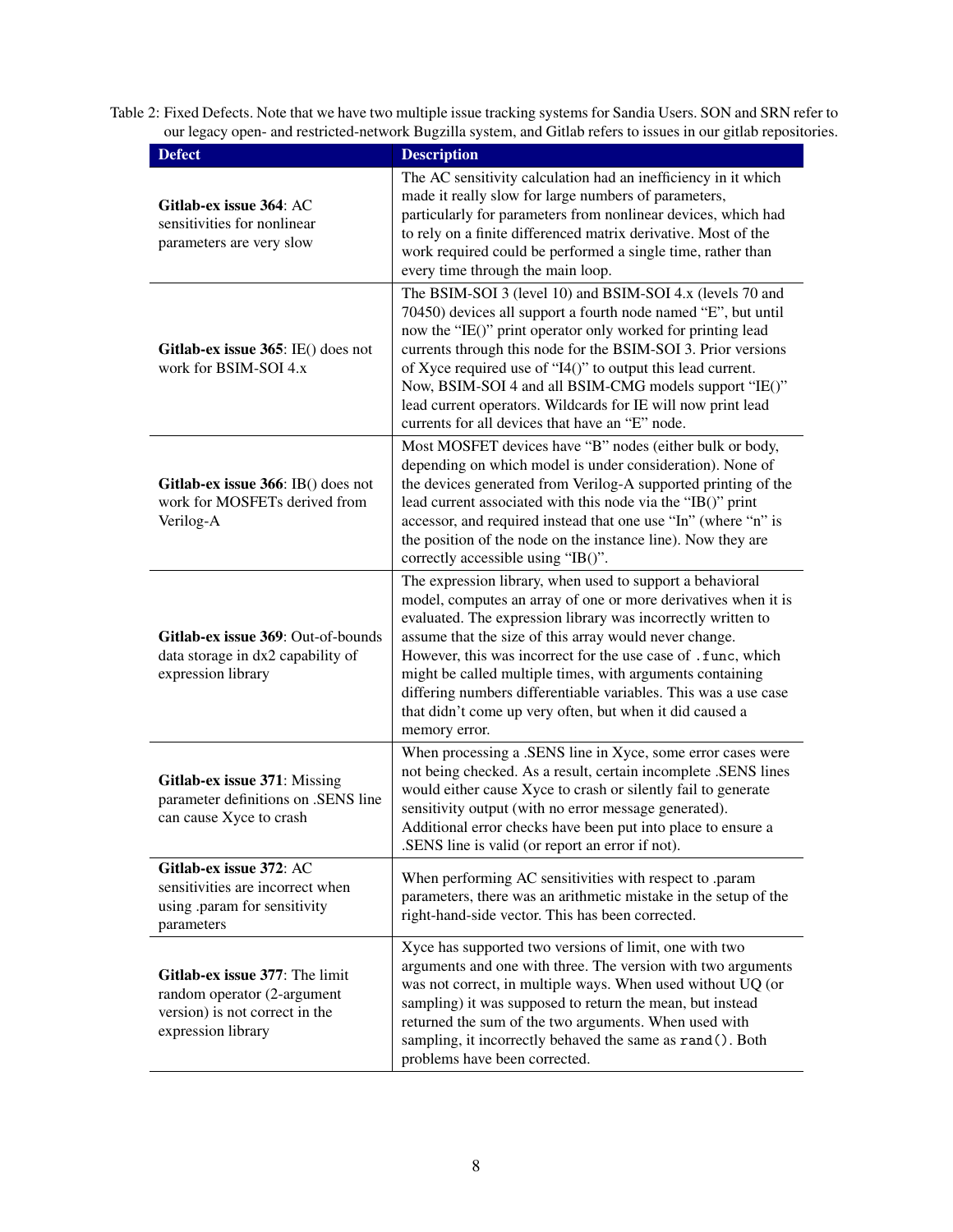| <b>Defect</b>                                                                                                                                           | <b>Description</b>                                                                                                                                                                                                                                                                                                   |
|---------------------------------------------------------------------------------------------------------------------------------------------------------|----------------------------------------------------------------------------------------------------------------------------------------------------------------------------------------------------------------------------------------------------------------------------------------------------------------------|
| Gitlab-ex issue 390: Level 1 BJT<br>lacks a multiplicity factor                                                                                         | Multiplicity is not supported in Xyce except at a low level<br>inside each device model. The level 1 BJT did not have the<br>code needed to support this common option.                                                                                                                                              |
| Gitlab-ex issue 396: Incorrect code<br>generated for noise contributions<br>that reference analog functions                                             | $Xyee/ADMS$ was generating incorrect $C++$ code when a noise<br>contribution referenced analog functions on its RHS.                                                                                                                                                                                                 |
| Gitlab-ex issue 398: Incorrect code<br>generated for single-line case items                                                                             | $X \chi$ Xyce/ADMS was generating incorrect C++ code when a case<br>item consisted of a single probe-dependent assignment, and in<br>analog functions when the case item was a single line<br>assignment that depends on the function arguments. There was<br>no error if the item was enclosed in a begin/end pair. |
| Gitlab-ex issue 405: Xyce does not<br>resolve subcircuit instance<br>parameters referencing other<br>subcircuit instance parameters on<br>the same line | Subcircuit instance parameters were handled in the same<br>manner as device instance parameters, and thus forbidden to<br>directly reference each other. However, this was not the<br>behavior of most simulators so this has been corrected.                                                                        |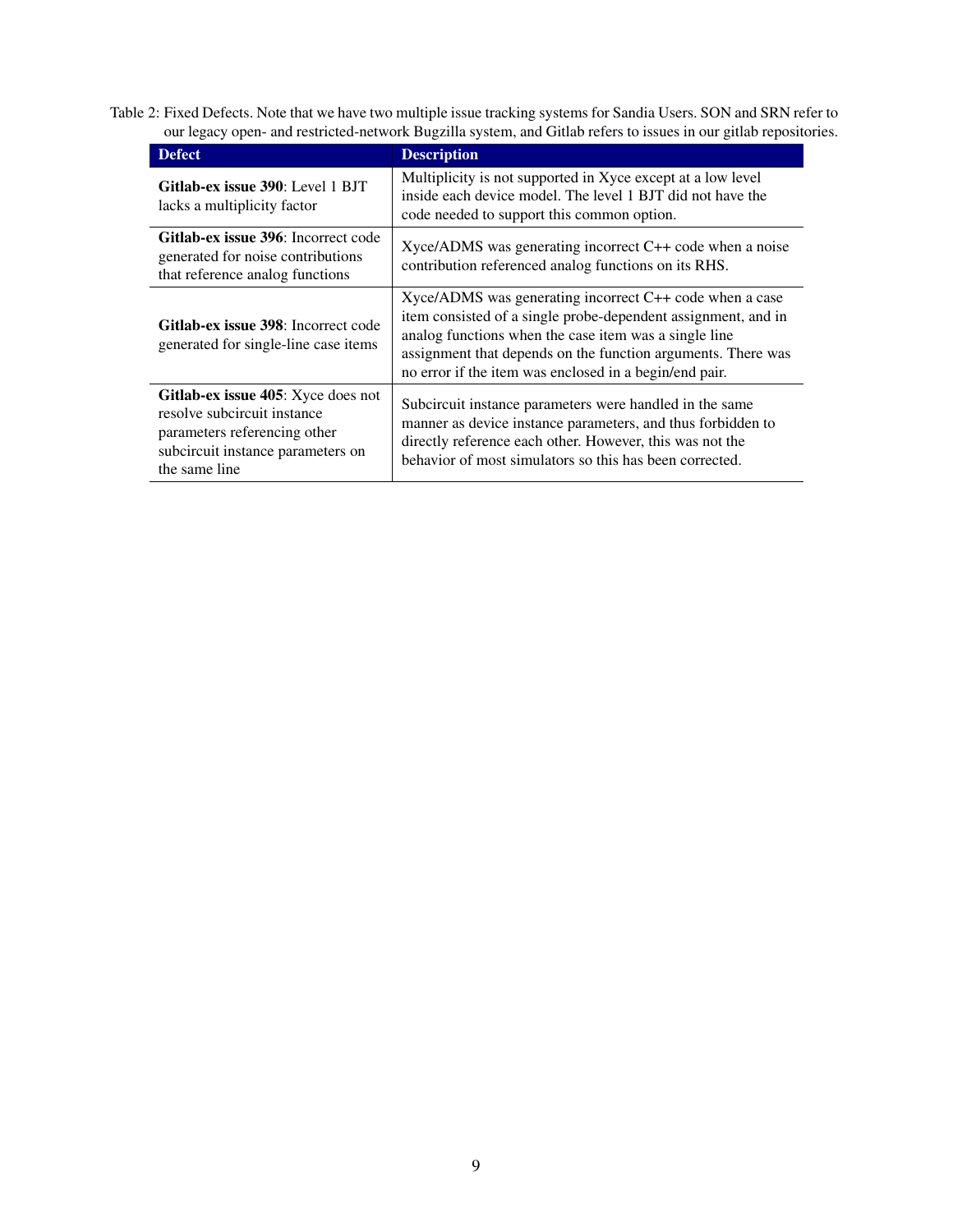# <span id="page-9-0"></span>Known Defects and Workarounds

| <u>J. KHOWII DOICCIS and WOLKALOUIR</u><br><b>Defect</b><br><b>Description</b>                                                                  |                                                                                                                                                                                                                                                                                                                                                                                                                                                                                                                                                                                                                                                                                                                                                                                                                                                                                                                                                                                                                                                                                                                                                                      |
|-------------------------------------------------------------------------------------------------------------------------------------------------|----------------------------------------------------------------------------------------------------------------------------------------------------------------------------------------------------------------------------------------------------------------------------------------------------------------------------------------------------------------------------------------------------------------------------------------------------------------------------------------------------------------------------------------------------------------------------------------------------------------------------------------------------------------------------------------------------------------------------------------------------------------------------------------------------------------------------------------------------------------------------------------------------------------------------------------------------------------------------------------------------------------------------------------------------------------------------------------------------------------------------------------------------------------------|
| Gitlab issue 85 Complex-valued<br>parameters are not handed correctly                                                                           | The Xyce expression library was rewritten for the 7.2 release,<br>and has added support for complex numbers in expressions.<br>However, the use of complex-valued parameters and global<br>parameters is not correct yet. This is because parameters and<br>global parameters are still assumed to always be real numbers.<br>An example is:                                                                                                                                                                                                                                                                                                                                                                                                                                                                                                                                                                                                                                                                                                                                                                                                                         |
|                                                                                                                                                 | $.PARAM P1 = \{log10(-2)\}$<br>V <sub>1</sub><br>1 0 1<br>R1<br>1 0 1<br>.0P<br>.PRINT DC<br>+ {Re(P1)} {Img(P1)}<br>+ {Re(log10(-2))} {Img(log10(-2))}<br>. END                                                                                                                                                                                                                                                                                                                                                                                                                                                                                                                                                                                                                                                                                                                                                                                                                                                                                                                                                                                                     |
|                                                                                                                                                 | The output will have RE(P2) equal 3.01e-01 and IMG(P2)<br>equal 0, which is incorrect. However, the non-parameter fields<br>will be output as $Re(log10(-2))$ equal to 3.01e-01 and<br>$Img(log10(-2))$ equal to -1.36e+00, which is correct. The<br>code assumes that the parameter P1 is unconditionally real.                                                                                                                                                                                                                                                                                                                                                                                                                                                                                                                                                                                                                                                                                                                                                                                                                                                     |
| Gitlab issue 60 Xyce/ADMS omits<br>derivative code for output<br>arguments of analog functions if<br>return value derivatives are not<br>needed | Verilog-A permits analog functions (user defined functions) to<br>have arguments that can be used to return values in addition to<br>the return value of the function. These output arguments have<br>their values calculated as a "side effect" of the function call.<br>Due to a difficulty with bookkeeping, if the return value of the<br>function is neither used in sources nor ddx() calls,<br>Xyce/ADMS will not emit any code that calls the function in<br>such a way that the derivatives of the output arguments would<br>be computed. This can lead to incorrect results if the output<br>arguments are later used in any way where their derivatives are<br>required (e.g. on the right-hand side of non-noise contributions,<br>or as the argument to be differentiated in a $ddx()$ call).<br>Workaround: Either do not write analog functions with output<br>arguments (thereby never having side-effects, a best practice),<br>or make sure that the return value of the function is always<br>used in a manner such that its derivatives will be required (use<br>in non-noise contributions or as the argument to be<br>differentiated by ddx(). |
| Gitlab issue 41 Xyce/ADMS does<br>not handle modulus operator<br>according to LRM specifications                                                | The Verilog-A language reference manual specifies how the<br>modulus operator $(\%)$ should behave, and it is valid for all<br>argument types and values. Xyce/ADMS does not follow this<br>spec and simply emits the equivalent C++ expression using the<br>same operator. As a result, expressions using the modulus<br>operator are only correct if the arguments are both integer<br>expressions. In most cases where this condition is not met, the<br>code generated by Xyce/ADMS will not even compile.                                                                                                                                                                                                                                                                                                                                                                                                                                                                                                                                                                                                                                                       |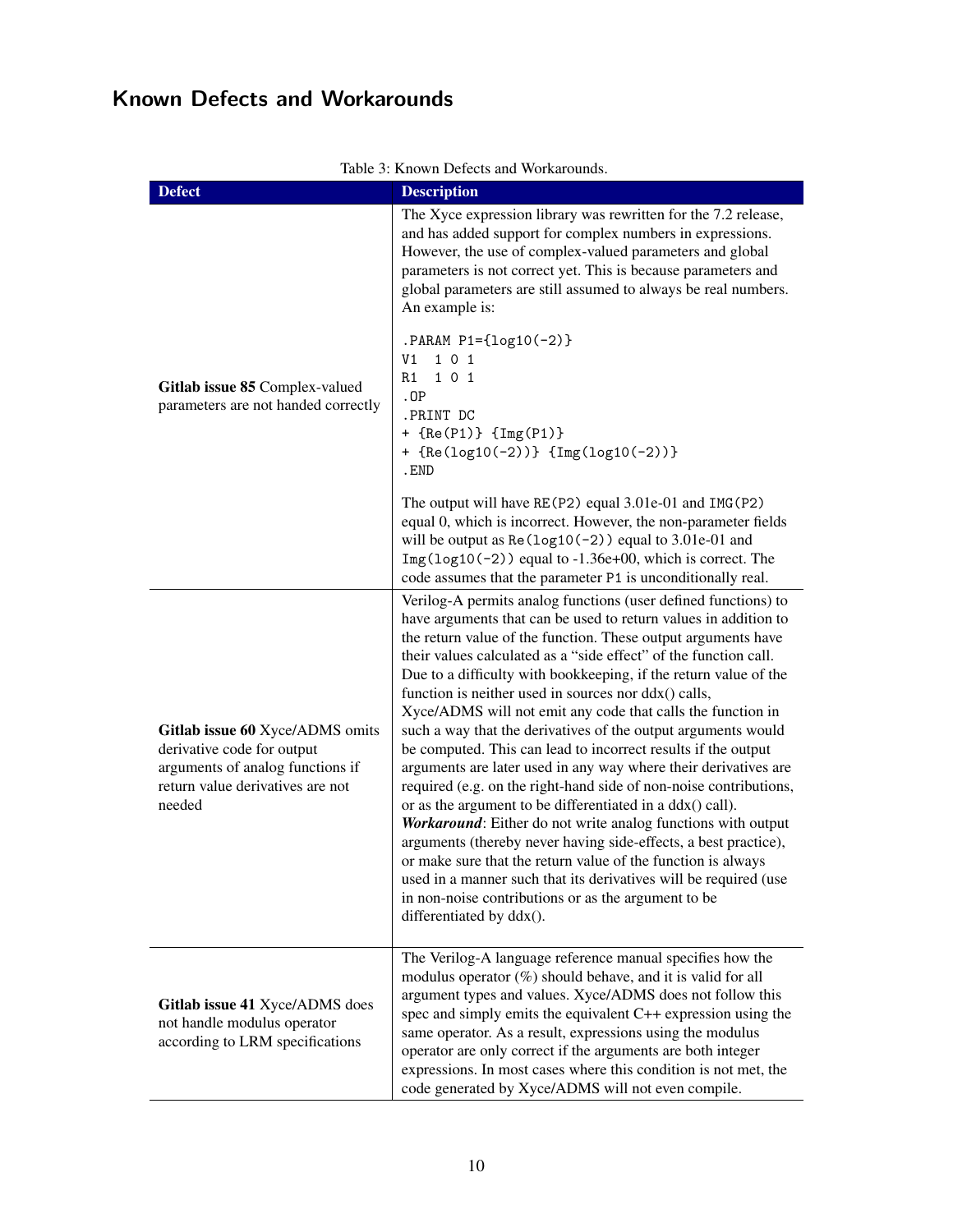| <b>Defect</b>                                                                                                                       | <b>Description</b>                                                                                                                                                                                                                                                                                                                                                                                                                                       |
|-------------------------------------------------------------------------------------------------------------------------------------|----------------------------------------------------------------------------------------------------------------------------------------------------------------------------------------------------------------------------------------------------------------------------------------------------------------------------------------------------------------------------------------------------------------------------------------------------------|
| Gitlab issue 28 Limitations on<br>allowed parameter names is not<br>fully documented                                                | The exact limitations on allowed parameter names is not clear<br>in the documentation, nor is any exhaustive list available.<br>Single-character non-alphabetic names are mostly illegal for<br>either .param or .global_param names, but there may be<br>other undocumented limitations. These invalid parameter<br>names will generally cause Xyce to exit with an appropriate<br>error message.                                                       |
|                                                                                                                                     | The AVG, INTEG and RMS measures can return an incorrect<br>value if the FROM or TO qualifiers are given on the measure line<br>and those values are not equal to an accepted time-step value,<br>or one of the specified AC, DC or NOISE sweep values. A<br>simple example for AC measures is:                                                                                                                                                           |
| 1309-SON: Incorrect results for<br>AVG, INTEG, RMS measures when                                                                    | .AC DEC 5 100Hz 1e6<br>.MEASURE AC avg1 AVG VR(B) FROM=70e3                                                                                                                                                                                                                                                                                                                                                                                              |
| FROM and/or TO values are not<br>equal to a time-step or sweep value                                                                | The answer will be correct if FROM=100e3, which is a<br>requested AC sweep value. It will be incorrect for FR0M=70e3.<br><b>Workaround:</b> A workaround is less obvious for TRAN<br>measures. However, this . OPTIONS line can be used to force<br>Xyce to take a time-step at the requested FROM and/or TO<br>values:                                                                                                                                  |
|                                                                                                                                     | .OPTIONS TIMEINT BREAKPOINTS= <fromvalue>, <tovalue></tovalue></fromvalue>                                                                                                                                                                                                                                                                                                                                                                               |
| 1262-SON: Duplicate L device<br>definitions are not a parsing error<br>when one of the duplicate L devices<br>is part of a K device | As an example, this netlist will not produce a parsing error.<br>Instead, the first L1 definition will be used in the K1 device<br>definition.                                                                                                                                                                                                                                                                                                           |
|                                                                                                                                     | * parsing fails to detect duplicate L1 devices<br>V1 1 0 SIN(0 1 1KHz)<br>L1 1 2 1e-3<br>R1 2 0 1<br>$C1201e-9$<br>* mutual inductor definition, with duplicate L1 device<br>$L1$ 4 0 1e-6<br>L2 3 0 1mH                                                                                                                                                                                                                                                 |
|                                                                                                                                     | K1 L1 L2 0.75<br>.TRAN 0 1ms<br>.PRINT TRAN $V(1)$ $v(2)$<br>. END                                                                                                                                                                                                                                                                                                                                                                                       |
|                                                                                                                                     | <i>Workaround:</i> There is none.                                                                                                                                                                                                                                                                                                                                                                                                                        |
| 1037-SON: The use of<br>non-constant values in .PARAM<br>statements may lead to unexpected<br>results                               | This netlist line (.PARAM PA = $\{TEMP\}$ ) is forbidden in Xyce<br>since the special variable TEMP is not constant. However, that<br>netlist line will not produce a Xyce parsing error, and the value<br>of PA in the simulation may then be set to zero in some<br>contexts.<br>Workaround: Non-constant values should only be used in<br>.GLOBAL PARAM statements in Xyce. This restriction may be<br>different than in other Spice-like simulators. |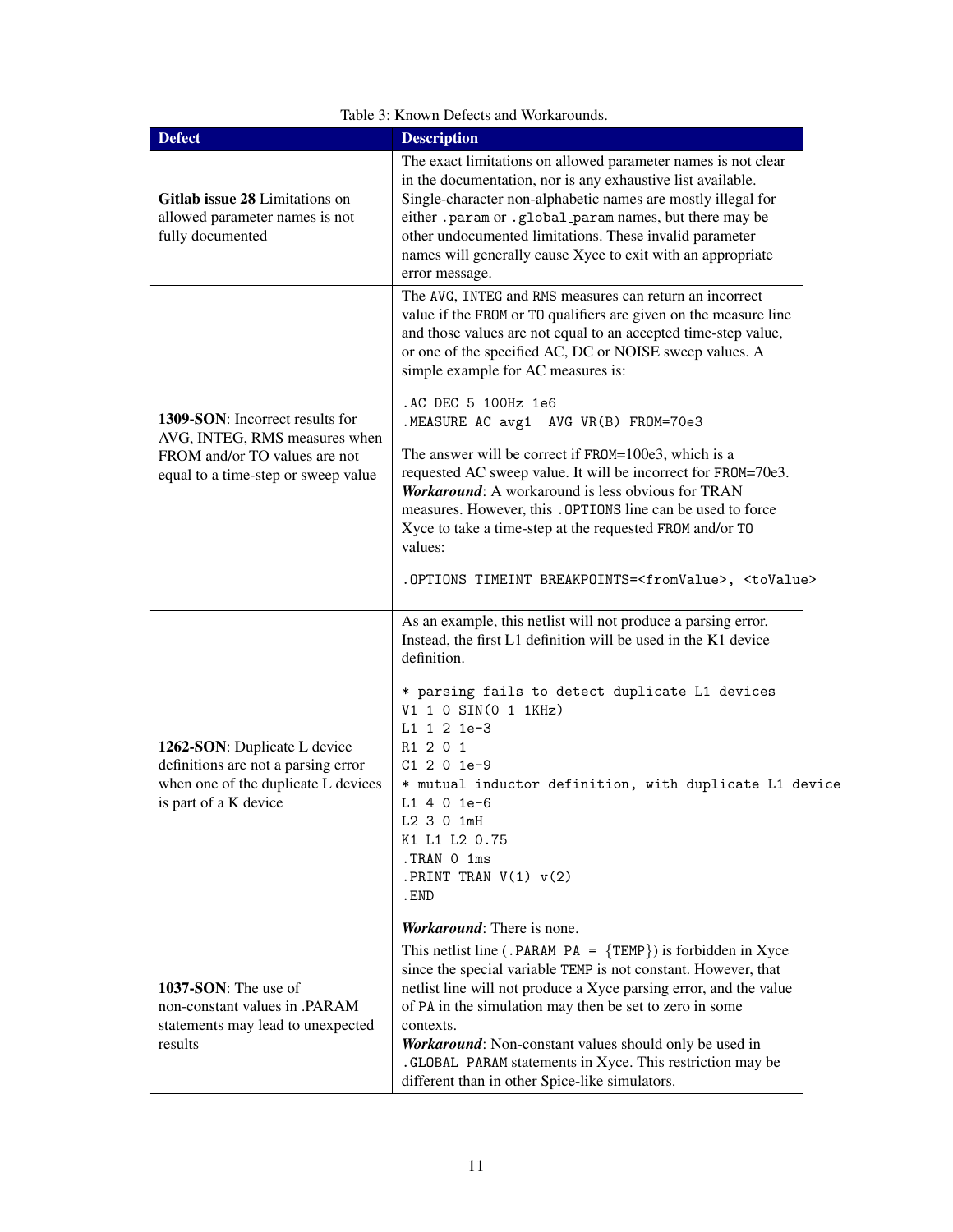| <b>Defect</b>                                                                                                                                                    | <b>Description</b>                                                                                                                                                                                                                                                                                                                                                                                                                                                                                                                                                             |
|------------------------------------------------------------------------------------------------------------------------------------------------------------------|--------------------------------------------------------------------------------------------------------------------------------------------------------------------------------------------------------------------------------------------------------------------------------------------------------------------------------------------------------------------------------------------------------------------------------------------------------------------------------------------------------------------------------------------------------------------------------|
| 1031-SON: .OP output is<br>incomplete in parallel                                                                                                                | When Xyce is run in parallel, the . OP output may be<br>incomplete.<br>Workaround: One workaround is to run the netlist in serial.<br>Another one is to use these command line options:<br>-per-processor -1 output. In that case, the per-processor<br>log files will have the . OP information for the devices that<br>were instantiated on each processor.                                                                                                                                                                                                                  |
| 1009-SON: Transient adjoint<br>sensitivities don't work with . STEP                                                                                              | Transient adjoint sensitivities require backward integrations to<br>be performed after the primary transient forward integration.<br>Doing this properly requires information to be stored during<br>the forward solve, and for certain bookkeeping to be<br>performed. Currently, these extra operations to support<br>transient adjoints are not properly set up for . STEP analysis.<br>Workaround: None                                                                                                                                                                    |
| 1006-SON: SDT (expression<br>library time integration) derivatives<br>are not supported, so SDT can't be<br>used for sensitivity analysis<br>objective functions | SDT is a function supported by the Xyce expression library to<br>compute numerical time integration. When this function is<br>used, the expression library does not produce correct<br>derivatives. This impacts Jacobian matrix entries, when SDT is<br>used with a Bsrc, and it also impacts sensitivity analysis, when<br>SDT is used in an objective function. For the former case, this<br>can result in a lack of robustness for circuits that contain<br>SDT-Bsrc devices. For the latter case, the objective function<br>will simply be incorrect.<br>Workaround: None |
| 1004-SON: Ill-defined .STEP<br>behavior for "default parameters"<br>for transient sources (SIN, EXP,<br>PWL, PULSE and SFFM)                                     | If, for example, these netlist lines are used in a transient<br>(.TRAN) simulation:<br>V1 1 0 SIN(0 1 1)<br>.STEP V1 1 2 1<br>then Xyce will run the simulation without warnings or errors,<br>but no instance parameter of source V1 will be stepped.<br>Workaround: Explicitly use the desired stepped parameter<br>(e.g., VO) on the . STEP line. For example, . STEP V1:VO 1 2<br>1 would work correctly.                                                                                                                                                                  |
| 991-SON: Non-physical BH Loops<br>in non-linear mutual inductor                                                                                                  | Nonlinear mutual inductors that have high coupling<br>coefficients (i.e. model parameter ALPHA over 1.0e-4) and low<br>loss characteristics (i.e. zero GAP) can produce B-H loops with<br>nonphysical hysteresis.<br>Workaround: Lower ALPHA values or larger GAP values can<br>ameliorate this issue, but the root cause is still under<br>investigation.                                                                                                                                                                                                                     |
| <b>800-SON</b> : Use of global parameters<br>in expressions on .MEASURE lines<br>will yield incorrect results                                                    | The use of global parameters in expressions on .MEASURE<br>lines is not allowed, as documented in the Xyce Reference<br>Guide. However, instead of producing a parsing error the<br>measure statement will be evaluated with the specified qualifier<br>value (e.g., FROM) being left at its default value.<br>Workaround: None, other than not doing this.                                                                                                                                                                                                                    |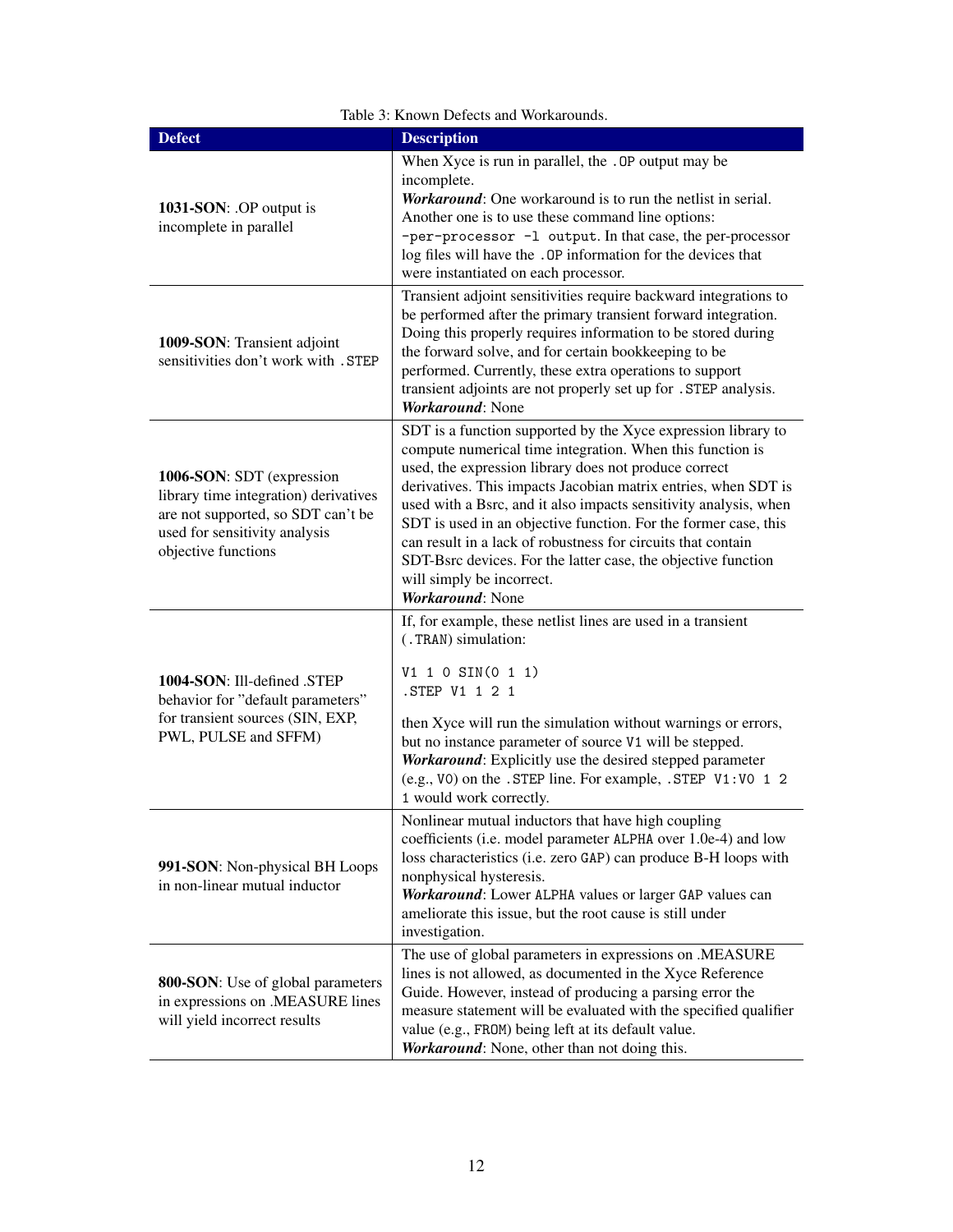| <b>Defect</b>                                                     | <b>Description</b>                                                                                                                                                                                                                                                                                                                                                                                                                                                                                                                                                                                                                                     |  |
|-------------------------------------------------------------------|--------------------------------------------------------------------------------------------------------------------------------------------------------------------------------------------------------------------------------------------------------------------------------------------------------------------------------------------------------------------------------------------------------------------------------------------------------------------------------------------------------------------------------------------------------------------------------------------------------------------------------------------------------|--|
| 970-SON: Some devices do not<br>work in frequency-domain analysis | Devices that may be expected to work in AC or HB analysis do<br>not at this time. For AC this includes, but is not limited to, the<br>lossy transmission line (LTRA) and lossless transmission line<br>(TRA). For HB, the transmission lines do work but the<br>nonlinear dependent sources (B source and nonlinear E, F, G,<br>or H source) do not work when the expression is explicitly<br>time-dependent.<br><i>Workaround:</i> The LTRA and TRA models will need to be<br>replaced with lumped transmission line models<br>(YTRANSLINE) for AC analysis. There is not yet a<br>workaround for the time-dependent B source in harmonic<br>balance. |  |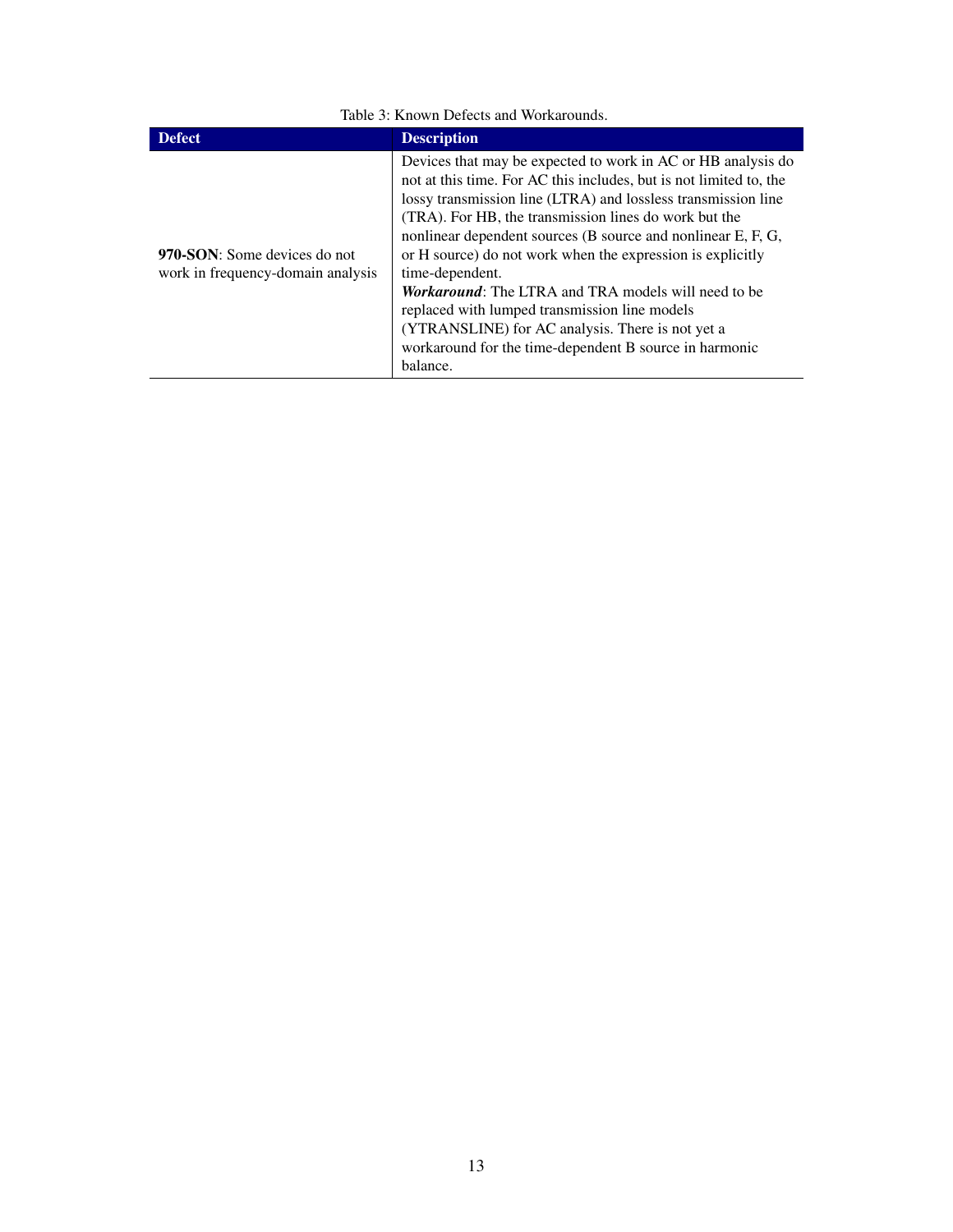| <b>Defect</b>                                                                         | <b>Description</b>                                                                                                                                                                                                                                                                                                                                                                                                                                                                                                                                                                                                                                                                                                                                                                                                                                                                                                                                                                                                                                                                                                                                                                                                                                                                                                                                                                                                                                                                                                                                                                                                                                                                                                                                                                                                                                                                                                                                                                                                                                                                                                                                                                                                                                                                                                                                                                                                                                                                                                                                                        |
|---------------------------------------------------------------------------------------|---------------------------------------------------------------------------------------------------------------------------------------------------------------------------------------------------------------------------------------------------------------------------------------------------------------------------------------------------------------------------------------------------------------------------------------------------------------------------------------------------------------------------------------------------------------------------------------------------------------------------------------------------------------------------------------------------------------------------------------------------------------------------------------------------------------------------------------------------------------------------------------------------------------------------------------------------------------------------------------------------------------------------------------------------------------------------------------------------------------------------------------------------------------------------------------------------------------------------------------------------------------------------------------------------------------------------------------------------------------------------------------------------------------------------------------------------------------------------------------------------------------------------------------------------------------------------------------------------------------------------------------------------------------------------------------------------------------------------------------------------------------------------------------------------------------------------------------------------------------------------------------------------------------------------------------------------------------------------------------------------------------------------------------------------------------------------------------------------------------------------------------------------------------------------------------------------------------------------------------------------------------------------------------------------------------------------------------------------------------------------------------------------------------------------------------------------------------------------------------------------------------------------------------------------------------------------|
| 967-SON: Zoltan segmentation<br>fault with OpenMPI 2.1.x and 3.0.0<br>on some systems | It has been observed that when Xyce and Trilinos are built with<br>OpenMPI 2.1.x or 3.0.0 on certain unsupported operating<br>systems, a small number of test cases in the regression suite<br>crash with a segmentation fault inside the Zoltan library.<br>The Xyce team has determined that this is not a bug in either<br>Xyce or Zoltan, but is instead due to some pre-packaged<br>OpenMPI binaries on some operating systems having been<br>built with an inappropriate option. This option,<br>"-enable-heterogeneous" is explicitly documented in<br>OpenMPI documentation as broken and unusable since 2013,<br>but some package managers have OpenMPI binaries built with<br>this option explicitly enabled. Turning on this option causes the<br>resulting OpenMPI build to perform certain communication<br>operations in a way that does not adhere to the MPI standard.<br>There is nothing that can be done in Xyce or Zoltan to fix this<br>issue — it is entirely a bug in the OpenMPI library as built on<br>that system.<br>A new test case has been added to the Xyce test suite in order<br>to detect this problem. The test is "MPI_Test/bug_967", and it<br>will be run whenever the test suite is invoked with the<br>"+parallel" tag as described in the documentation for the test<br>suite at<br>https://xyce.sandia.gov/documentation-tutorials/<br>running-the-xyce-regression-suite/. If this test fails,<br>your system has a broken OpenMPI build that cannot be used<br>with Xyce.<br>At the time of this writing, this issue is present in Ubuntu<br>Linux versions 17.10 and later, and there is an open bug report<br>for it at https://bugs.launchpad.net/ubuntu/+source/<br>openmpi/+bug/1731938.<br>The issue may be present in other distros of Linux that are<br>derived from Debian (as is Ubuntu), but we cannot confirm<br>this.<br>Workaround: The only workaround for this problem is to build<br>OpenMPI from source yourself, and not to include<br>"-enable-heterogeneous" in its configure options.<br>You should also post a bug report in your operating system's<br>issue tracker requesting that they rebuild their OpenMPI<br>binaries without the "-enable-heterogeneous" option. If you<br>are using Ubuntu, you should register with that issue tracking<br>system and add yourself to the list of people it affects in the<br>existing bug report (doing so increases the "heat" of the bug,<br>which may increase the likelihood of it being fixed).<br>The use of .PRINT TRANADJOINT is not compatible with |
| 964-SON: Compatibility of .PRINT<br>TRANADJOINT with .STEP                            | . STEP. The resultant Xyce output will not be correct.<br>Workaround: There is none.                                                                                                                                                                                                                                                                                                                                                                                                                                                                                                                                                                                                                                                                                                                                                                                                                                                                                                                                                                                                                                                                                                                                                                                                                                                                                                                                                                                                                                                                                                                                                                                                                                                                                                                                                                                                                                                                                                                                                                                                                                                                                                                                                                                                                                                                                                                                                                                                                                                                                      |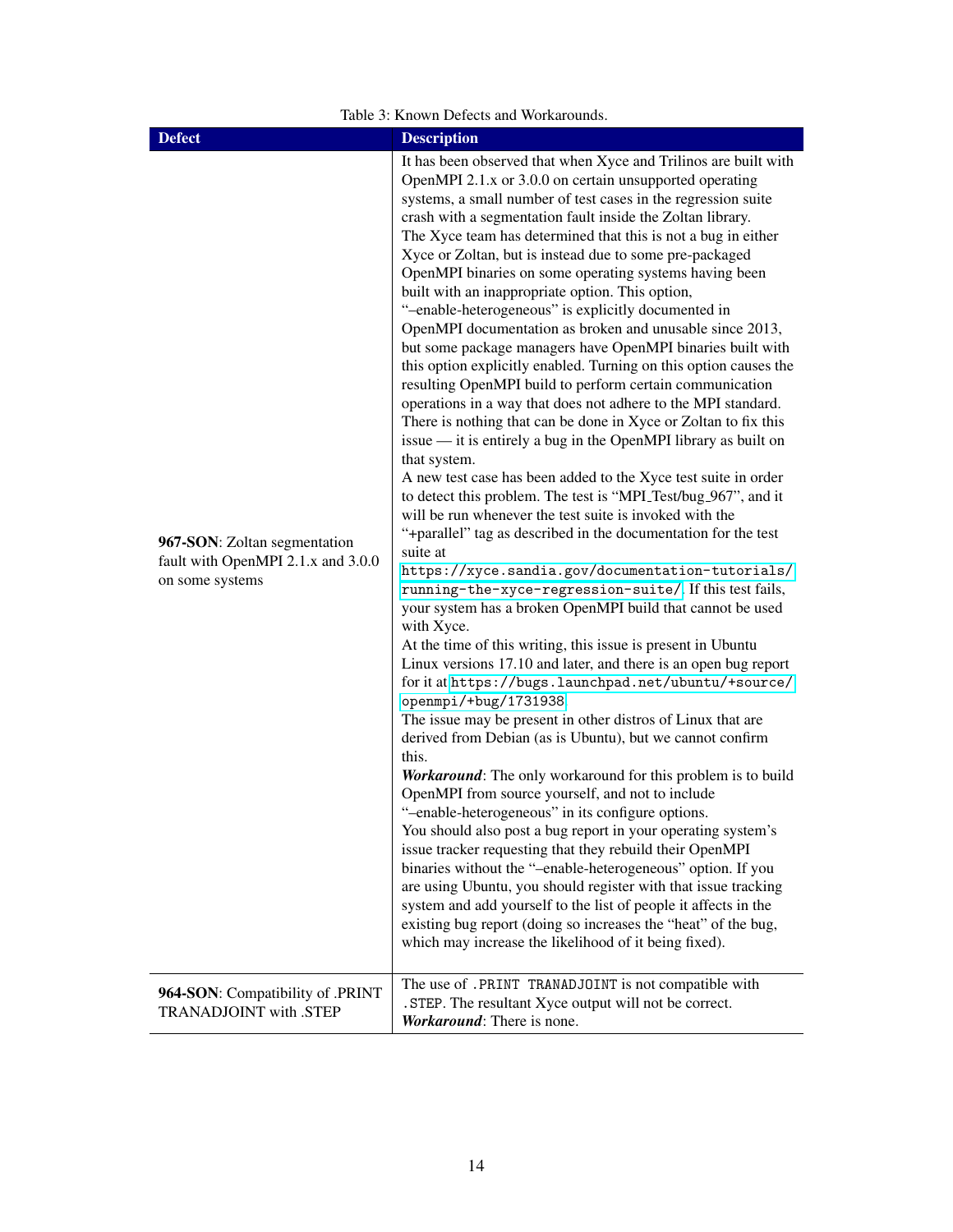| <b>Defect</b>                                                                                                              | <b>Description</b>                                                                                                                                                                                                                                                                                                                                                                                                                                                                                                                                                                               |
|----------------------------------------------------------------------------------------------------------------------------|--------------------------------------------------------------------------------------------------------------------------------------------------------------------------------------------------------------------------------------------------------------------------------------------------------------------------------------------------------------------------------------------------------------------------------------------------------------------------------------------------------------------------------------------------------------------------------------------------|
| 932-SON: Analysis lines do not<br>support expressions for their<br>operating parameters                                    | The Xyce parser and analysis handlers do not yet support the<br>use of expressions on netlist analysis lines such as . TRAN. The<br>parameters of these analysis lines (such as stop time for . TRAN<br>or fundamental frequency for .HB) may only be expressed as<br>literal numbers.<br>Workaround: There is no workaround internal to Xyce. Use of<br>an external netlist preprocessor would be required.                                                                                                                                                                                     |
| 883-SON .PREPROCESS<br>REPLACEGROUND does not<br>work on nodes referenced in<br>expressions                                | The .PREPROCESS REPLACEGROUND feature does not replace<br>ground synonyms if they appear in B source expressions.<br>Workaround: Do not use ground synonyms (GND, GROUND,<br>etc.) in expressions. Use a literal "0" when referring to the<br>ground node in expressions.                                                                                                                                                                                                                                                                                                                        |
| <b>783-SON:</b> Use of ddt in a B-Source<br>definition may produce incorrect<br>results                                    | The DDT() function from the Xyce expression package, which<br>implements a time derivative, may not function correctly in a<br><b>B-Source definition.</b><br>Workaround: None.                                                                                                                                                                                                                                                                                                                                                                                                                  |
| 727-SON: Xyce parallel builds<br>hang randomly on OS X                                                                     | During Sandia's internal nightly testing of the OSX parallel<br>builds, we see that Xyce "hangs on exit" with an estimated<br>frequency of less than 1-in-5000 simulation runs. We have not<br>seen this issue with parallel builds for either RHEL6 or BSD.<br>The hang is on exit, whether on a successful exit or on an error<br>exit. The hang occurs after all of the Xyce output has occurred<br>though. So, the user will get their sim results, but might have<br>trouble if the individual Xyce runs are part of a larger script.<br>Workaround: None.                                  |
| 661-SON Lead currents and power<br>accessors $(I(), P()$ and $W()$ do not<br>work properly in .RESULT<br><b>Statements</b> | There are two issues. First, .RESULT statements will fail netlist<br>parsing if the requested lead current is omitted from the<br>. PRINT TRAN line. As an example, this statement (.RESULT<br>$I(R1)$ ) requires either $I(R1)$ , $P(R1)$ or $W(R1)$ to be on the<br>.PRINT TRAN line. Second, the output value, in the .res file,<br>for the lead current or power calculation will always be zero.                                                                                                                                                                                            |
| 583-SON: Switch with RON=0<br>leads to convergence failure.                                                                | The switch device does not prevent a user from specifying<br>RON=0 in its model, but then takes the inverse of this value to<br>get the "on" conductance. The resulting invalid division will<br>either lead to a division by zero error on platforms that throw<br>such errors, or produce a conductance with "Not A Number"<br>or "Infinity" as value. This will lead to a convergence failure.<br>Workaround: Do not specify an identically zero resistance for<br>the switch's "on" value. A small value of resistance such as<br>1e-15 or smaller will generally work well as a substitute. |
| 469-SON: Belos memory<br>consumption on FreeBSD and<br>excessive CPU on other platforms                                    | Memory or thread bloat can result when using multithreaded<br>dense linear algebra libraries, which are employed by Belos. If<br>this situation is observed, either build Xyce with a serial dense<br>linear algebra library or use environment variables to control<br>the number of spawned threads in a multithreaded library.                                                                                                                                                                                                                                                                |
| 468-SON: It should be legal to have<br>two model cards with the same<br>model name, but different model<br>types.          | SPICE3F5 and ngspice only require that model cards of the<br>same type have unique model names. They accept model cards<br>of different types with the same name. Xyce requires that all<br>model card names be unique.                                                                                                                                                                                                                                                                                                                                                                          |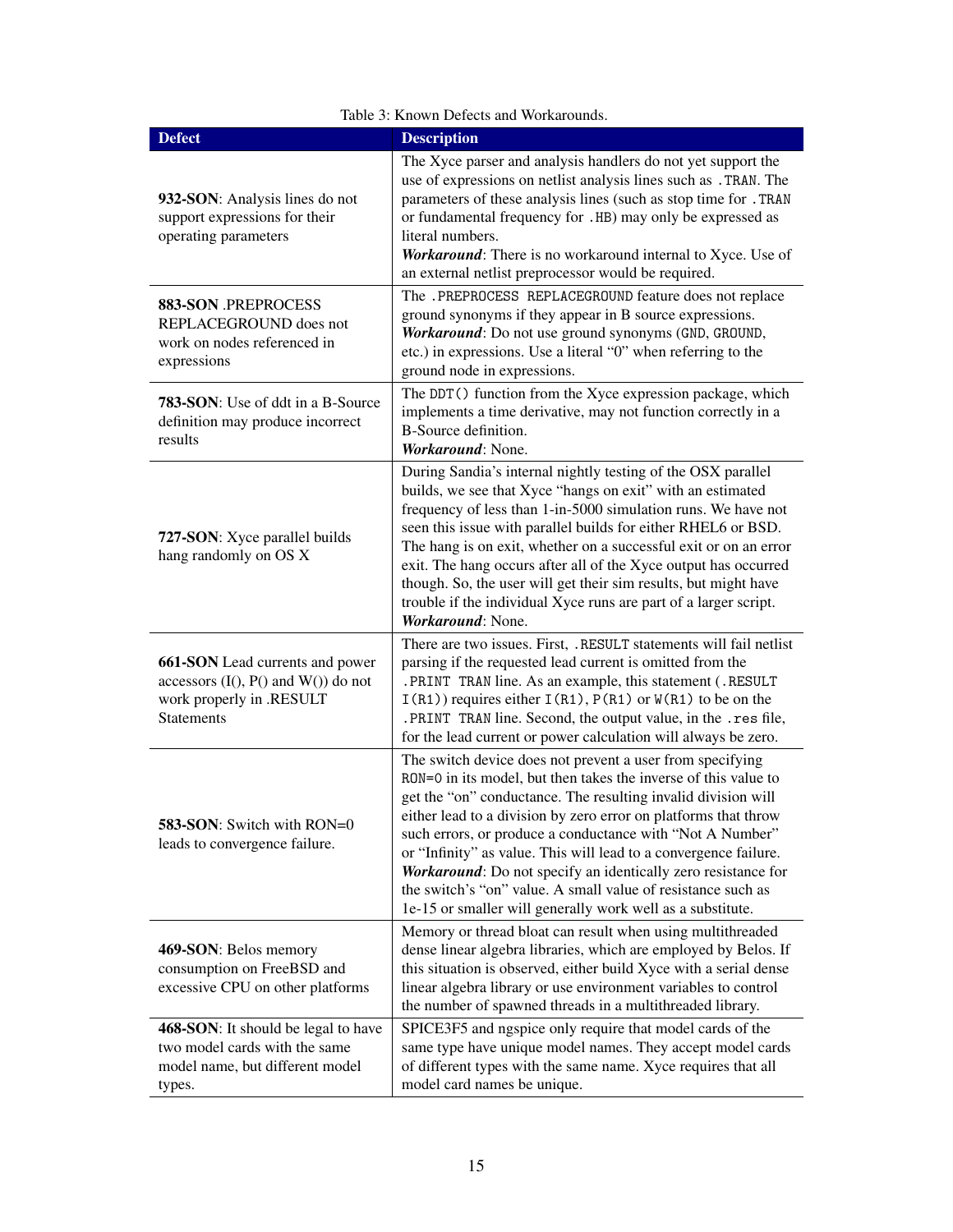| <b>Defect</b>                                                                                                                  | <b>Description</b>                                                                                                                                                                                                                                                                                                                                                                                                                                                                                                                                                                                                                                                                             |
|--------------------------------------------------------------------------------------------------------------------------------|------------------------------------------------------------------------------------------------------------------------------------------------------------------------------------------------------------------------------------------------------------------------------------------------------------------------------------------------------------------------------------------------------------------------------------------------------------------------------------------------------------------------------------------------------------------------------------------------------------------------------------------------------------------------------------------------|
| 250-SON: NODESET in Xyce is<br>not equivalent to NODESET in<br><b>SPICE</b>                                                    | As currently implemented, .NODESET applies the initial<br>conditions given throughout a full nonlinear solve for the<br>operating point, then uses the result as an initial guess for a<br>second nonlinear solve with no constraints. This is not the<br>same as SPICE, which merely applies the given initial<br>conditions to a single nonlinear solve for the first two<br>iterations, then lets the problem converge with no further<br>constraints. This can lead to a Xyce. NODESET failing where<br>the same netlist in SPICE might not, if the initial conditions are<br>such that a full nonlinear solve cannot converge with those<br>constraints in place. There is no workaround. |
| 247-SON: Expressions don't work<br>on .options lines                                                                           | Expressions enclosed in braces $({\{\})$ are handled specially<br>throughout Xyce, and may only be used in certain contexts<br>such as in device model or instance parameters or on . PRINT<br>lines.                                                                                                                                                                                                                                                                                                                                                                                                                                                                                          |
| 49-SON Xyce BSIM models<br>recognize the model TNOM, but<br>not the instance TNOM                                              | Some simulators allow the model parameter TNOM of BSIM<br>devices to be specified on the instance line, overriding the<br>model parameter TNOM. Xyce does not support this.                                                                                                                                                                                                                                                                                                                                                                                                                                                                                                                    |
| 27-SON: Fix handling of .options<br>parameters                                                                                 | When specifying .options for a particular package, what gets<br>applied as the non-specified default options might change.                                                                                                                                                                                                                                                                                                                                                                                                                                                                                                                                                                     |
| 2119-SRN: Voltages from interface<br>nodes for subcircuits do not work in<br>expressions used in device instance<br>parameters | This bug can be illustrated with this netlist fragment:<br>X1 1 2 MySub<br>.SUBCKT MYSUB a c<br>R1<br>a b 0.5<br>R <sub>2</sub><br>$b \, c \, 0.5$<br>.ENDS<br>B1 3 0 $V = \{V(X1 : a)\}$<br>This fragment will produce the netlist parsing error<br>Directory node not found: X1:A. The workaround is to<br>use $V = \{V(1)\}\$ in the B-source expression instead. This bug<br>also affects the solution-dependent capacitor.                                                                                                                                                                                                                                                                |
| 1923-SRN: LC lines run out of<br>memory, even if equivalent (larger)<br>RLC lines do not.                                      | In some cases, circuits that run fine using an RLC<br>approximation for a transmission line, exit with an<br>out-of-memory error if the (supposedly smaller) LC<br>approximation is used.                                                                                                                                                                                                                                                                                                                                                                                                                                                                                                      |
| 1595-SRN: Xyce won't allow<br>access to inductors within<br>subcircuits for mutual inductors<br>external to subcircuits        | It is not possible to have a mutual inductor outside of a<br>subcircuit couple to inductors in a subcircuit.<br><b>Workaround:</b> Put all inductors and mutual inductance lines<br>that couple to them together at the same level of circuit<br>hierarchy.                                                                                                                                                                                                                                                                                                                                                                                                                                    |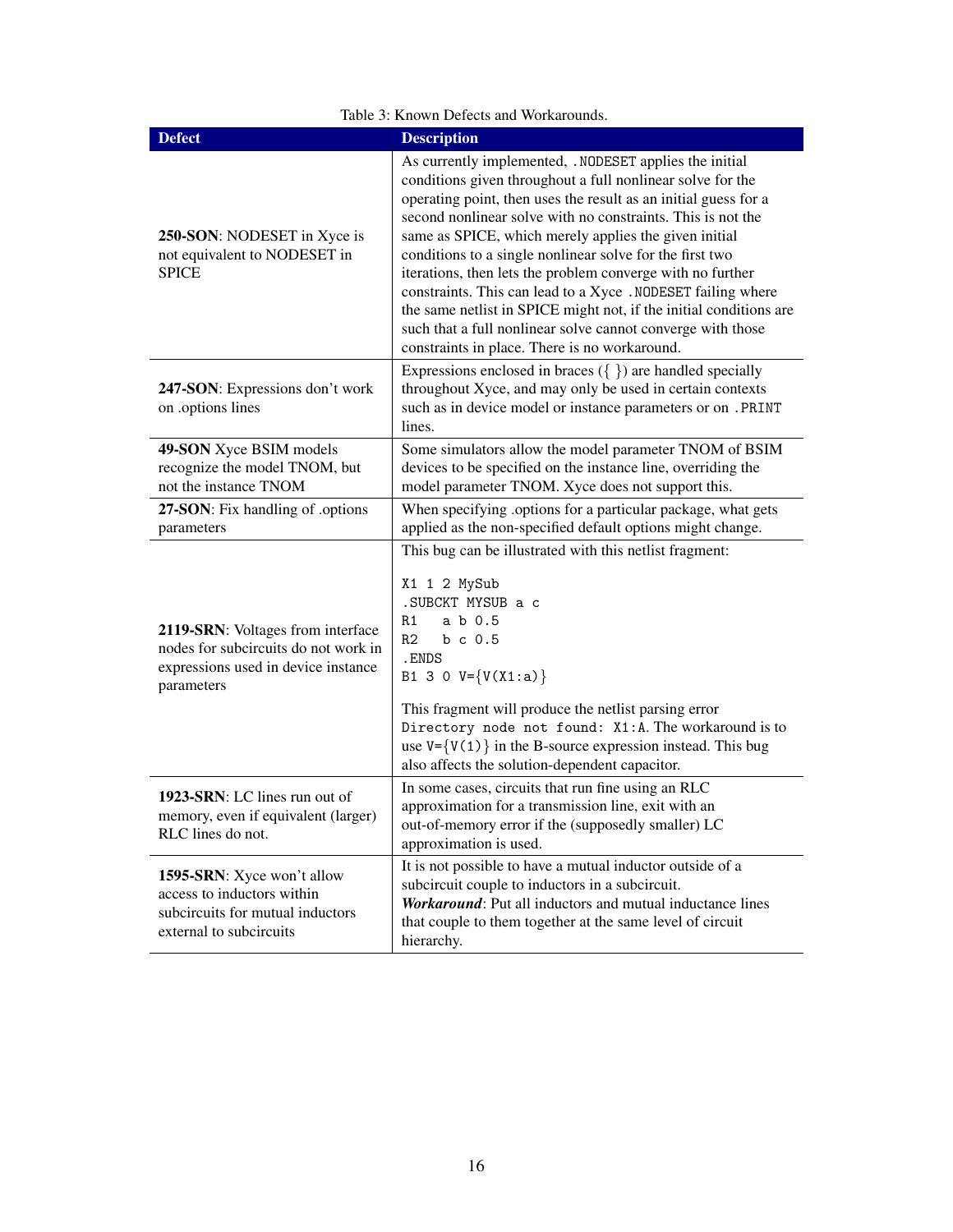### <span id="page-16-0"></span>Supported Platforms

#### Certified Support

The following platforms have been subject to certification testing for the Xyce version 7.5 release.

- Red Hat Enterprise Linux<sup>®</sup> 7, x86-64 (serial and parallel)
- Microsoft Windows  $10^{(8)}$ , x86-64 (serial)
- Apple<sup>®</sup> macOS 10.14 and 10.15, x86-64 (serial and parallel)

#### Build Support

Though not certified platforms, Xyce has been known to run on the following systems.

- FreeBSD 12.X on Intel x86-64 and AMD64 architectures (serial and parallel)
- Distributions of Linux other than Red Hat Enterprise Linux 6
- Microsoft Windows under Cygwin and MinGW.

## <span id="page-16-1"></span>Xyce Release 7.5 Documentation

The following Xyce documentation is available on the Xyce website in pdf form.

- Xyce Version 7.5 Release Notes (this document)
- Xyce Users' Guide, Version 7.5
- Xyce Reference Guide, Version 7.5
- Xyce Mathematical Formulation
- Power Grid Modeling with Xyce
- Application Note: Coupled Simulation with the Xyce General External Interface
- Application Note: Mixed Signal Simulation with Xyce 7.2

Also included at the Xyce website as web pages are the following.

- Frequently Asked Questions
- Building Guide (instructions for building Xyce from the source code)
- Running the Xyce Regression Test Suite
- Xyce/ADMS Users' Guide
- Tutorial: Adding a new compact model to Xyce